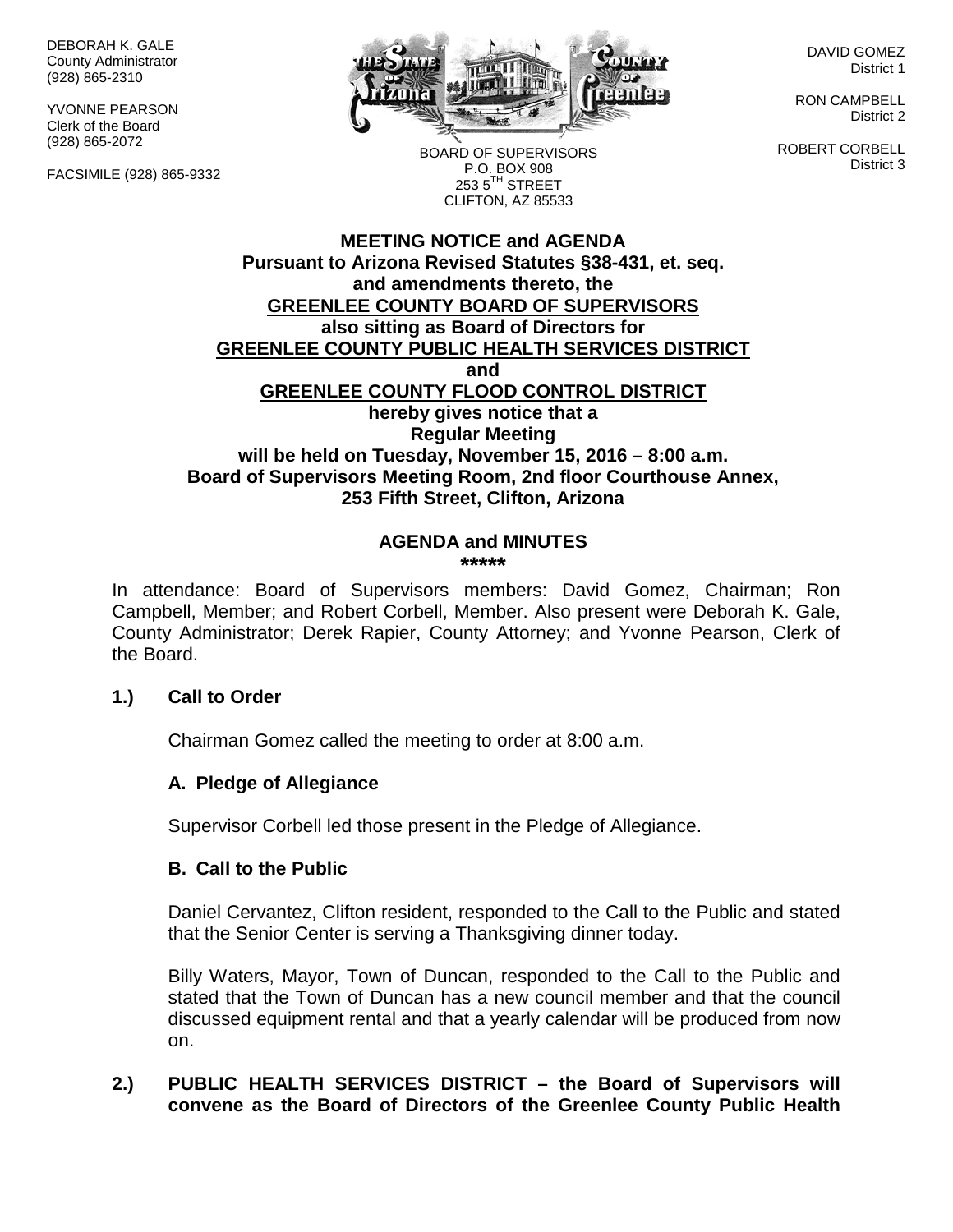**Services District and will reconvene as the Board of Supervisors following consideration of these items:**

- **A. Consent Agenda**
	- **1. Clerk of the Board: Consideration of approval of Public Health Services District expense warrants in excess of \$1,000.00**

Upon motion by Supervisor Campbell, seconded by Supervisor Corbell, and carried unanimously, the Board approved the Public Health Services District Consent Agenda as presented.

- **3.) FLOOD CONTROL DISTRICT – the Board of Supervisors will convene as the Board of Directors of the Greenlee County Flood Control District and will reconvene as the Board of Supervisors following consideration of these items:**
	- **A. Consent Agenda**
		- **1. Emergency Management Coordinator: Consideration of approval of the Interagency Service Agreement with the Arizona Department of Water Resources regarding the relocation and maintenance of the Greenlee County Flood Warning System**

Upon motion by Supervisor Campbell, seconded by Supervisor Corbell, and carried unanimously, the Board approved the Flood Control District Consent Agenda as presented.

**4.) EXECUTIVE SESSION pursuant to Arizona Revised Statutes §38- 431.03(A)(3) the Board of Supervisors shall receive legal advice from the Greenlee County Attorney regarding the parameters of an easement dated February 6, 1985 in favor of Greenlee County across US Forest Service land for the construction, operation and maintenance of a highway, including discussion of structures appurtenant to this easement**

### **5.) Ákos Kovach, Economic Development Coordinator A. Hotel Feasibility Study for Greenlee County presentation**

Mr. Kovach presented and reviewed the different aspects of the Greenlee County Hotel Feasibility Study including the goals of community development and empowerment.

Daniel Cervantez, Clifton resident, thanked Mr. Kovach for the information.

Deborah Mendelsohn, Simpson Hotel owner in Duncan, expressed her concerns with the expertise of the person who did the Study. She also expressed disappointment that local hotel owners were not included in the interviews that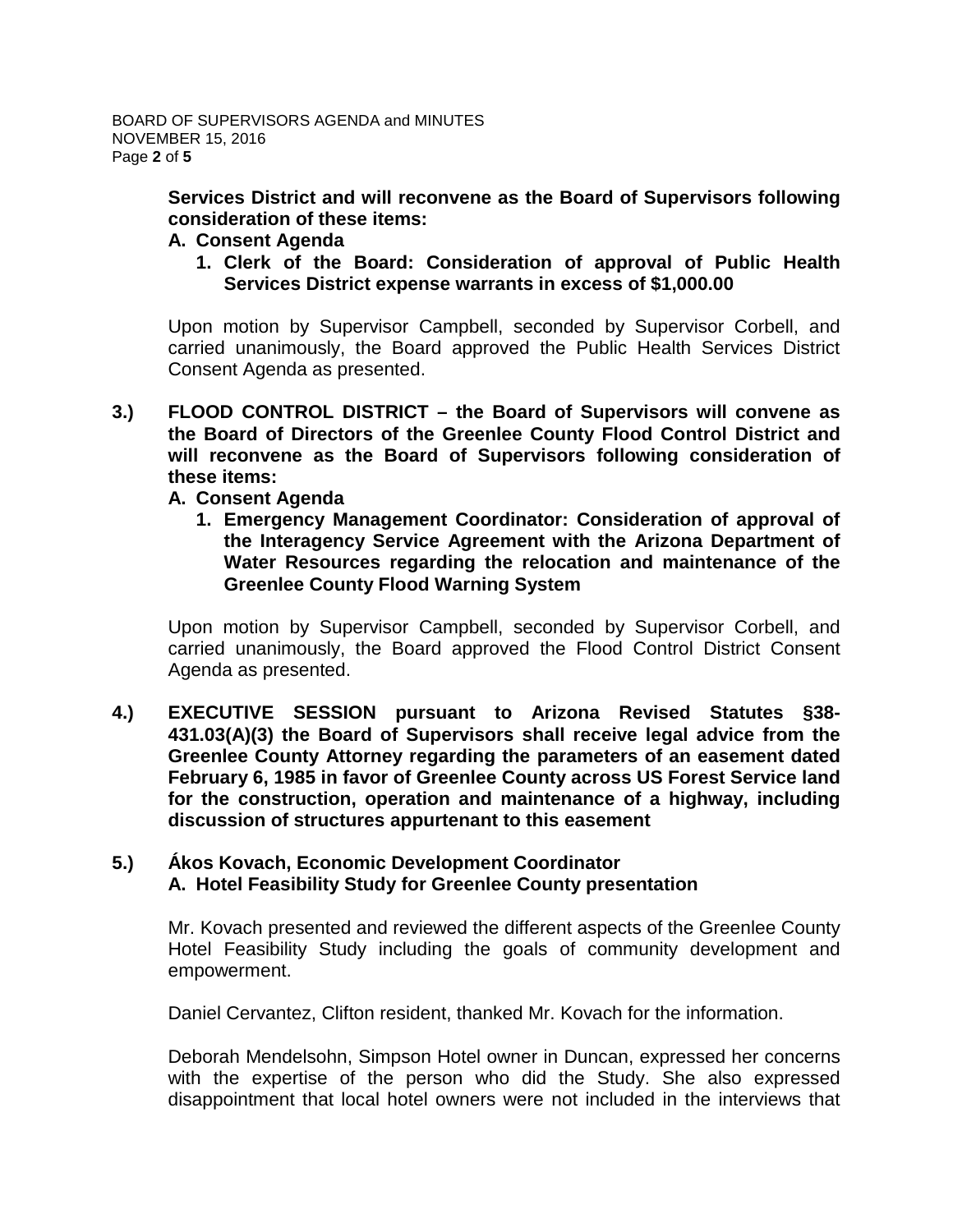were conducted for information gathering for the Study. She questioned the occupancy rate, and the financial incentives from Greenlee County. She stated that Gary Kiehne told her that he would give a piece of land for a hotel and that after 10 years he be paid \$750,000 for the value of the land or he would take over the hotel.

Duncan Mayor Billy Waters questioned how the Study would benefit the Duncan area and asked that Duncan be kept in mind.

Megan Wagley, Duncan hotel owner, stated that she had the same concerns expressed by Ms. Mendelsohn and added that she hoped the plan would not end up like the housing project did in Duncan.

Mr. Kovach expressed that the document is a study which opens the door and provides needed information to investors who may want to invest in a hotel in Greenlee County. He requested approval to move forward with printing and publishing the Study. The Board directed Mr. Kovach to move forward.

## **B. Economic Development Planning Update**

Mr. Kovach updated the Board on the following:

- The next Chamber of Commerce Mixer will be at the Train Depot with the theme "Shift the Way you Shop" on November  $17<sup>th</sup>$ .
- The Colors of Copper Event was very successful. He complemented the Tourism Council for doing a good job with the event.
- The  $23^{\text{rd}}$  Annual Country Christmas Bazar held on November  $11^{\text{th}}$  was a big hit.

# **6.) Philip Ronnerud, County Engineer A. Greenlee County Duncan Annex Update**

Mr. Ronnerud presented and reviewed the newest information regarding the new Duncan Annex. He stated that the only major change is the inclusion of a kitchen in the Cooperative Extension Office area. The challenges that are being dealt with include a storage building, keeping the existing Annex during the construction of the new building and finalizing the contractor pre-qualification requirement. He stated the building is on schedule to be completed in December 2017. The Board thanked Mr. Ronnerud for the update.

### **7.) Tony Hines, Public Works Manager – Facilities/Fleet**

**A. Consideration of approval to solicit bids for roof repair/replacement on the Greenlee County Jail**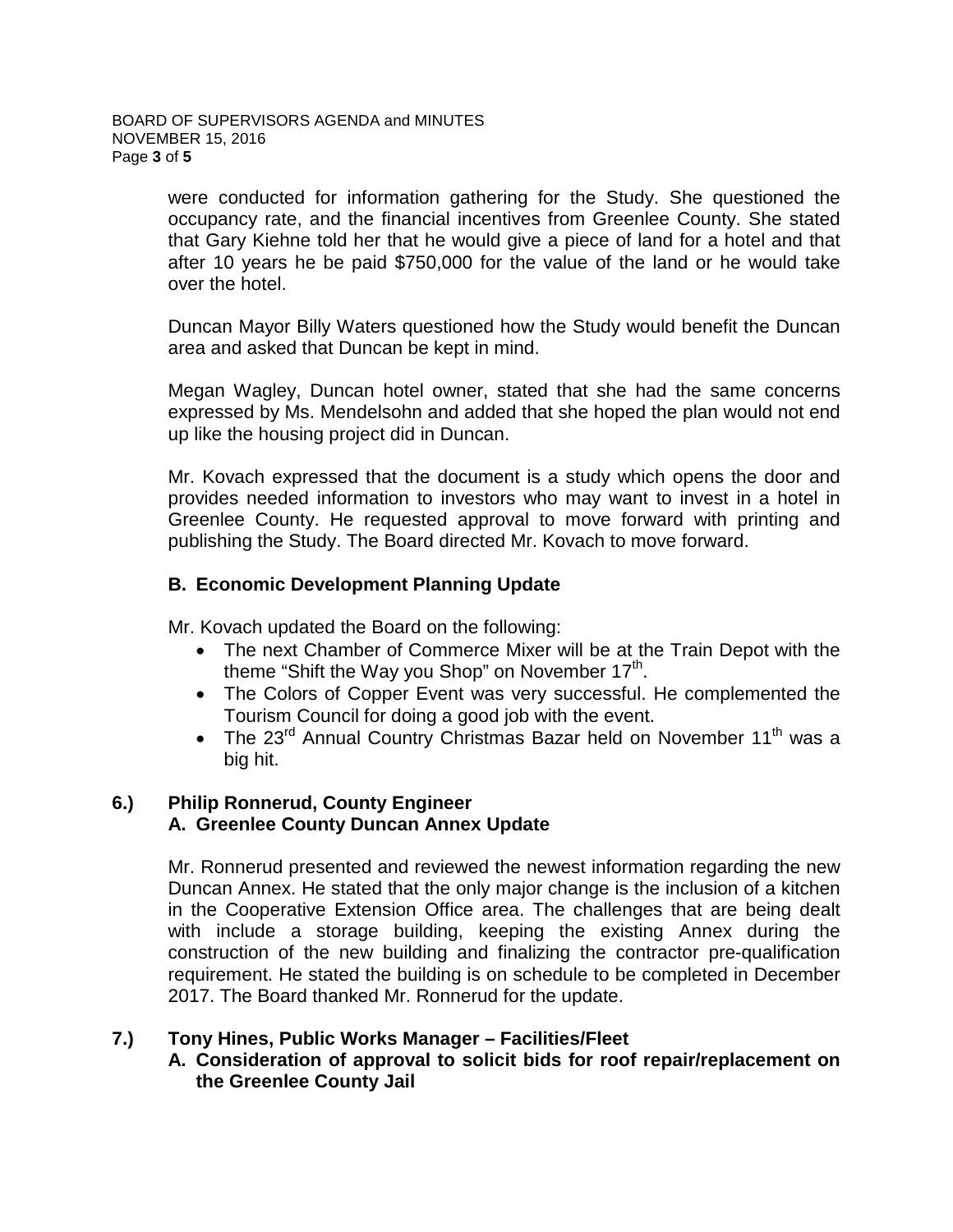Mr. Hines explained that the roof on the County Jail has serious leaking issues and that the roof needs to be repaired. Upon motion by Supervisor Campbell, seconded by Supervisor Corbell, and carried unanimously, the Board approved the request as presented.

### **8.) Kay Gale, County Administrator A. County and State budget and legislative issues**

Ms. Gale reported the following:

- The Arizona Supreme Court has ruled against the State in the Hall Case regarding Elected Officials and Public Safety Retirement Plans. She stated that there will be an impact to counties due to refunds that will be required and future increases to employer contribution rates. She stated that this is a result of rules put into place by the legislature in 2011.
- As a result of the passing of Proposition 206 which deals with minimum wage increases and sick leave policy, 2 current county positions will need to be adjusted. She is working with the County Attorney to determine if any adjustments to the sick leave policy are needed.
- The Arizona Supreme Court Justices are scheduled to hold Oral Arguments in Greenlee County. They will be here on December  $5<sup>th</sup>$  &  $6<sup>th</sup>$ with welcoming events to be held. Invitations will be sent out.

### **B. Calendar of Events**

The Calendar of Events was reviewed.

### **9.) Consent Agenda**

- **A. Clerk of the Board: Consideration of approval of expense warrants in excess of \$1,000.00 – Voucher 1037; 1038**
- **B. Emergency Management Coordinator: Consideration of approval of Amendment #1 of the Special Use – Authorization with the U.S. Department of Agriculture – Forest Service to extend the expiration date of the Communication Lease to December 31, 2017 for the operation of communication equipment at Rose Peak**

Upon motion by Supervisor Campbell, seconded by Supervisor Corbell, and carried unanimously, the Board approved the Consent Agenda as presented.

### **10.) Supervisor Reports**

**Supervisor Robert Corbell A. Farm Bureau Meeting**